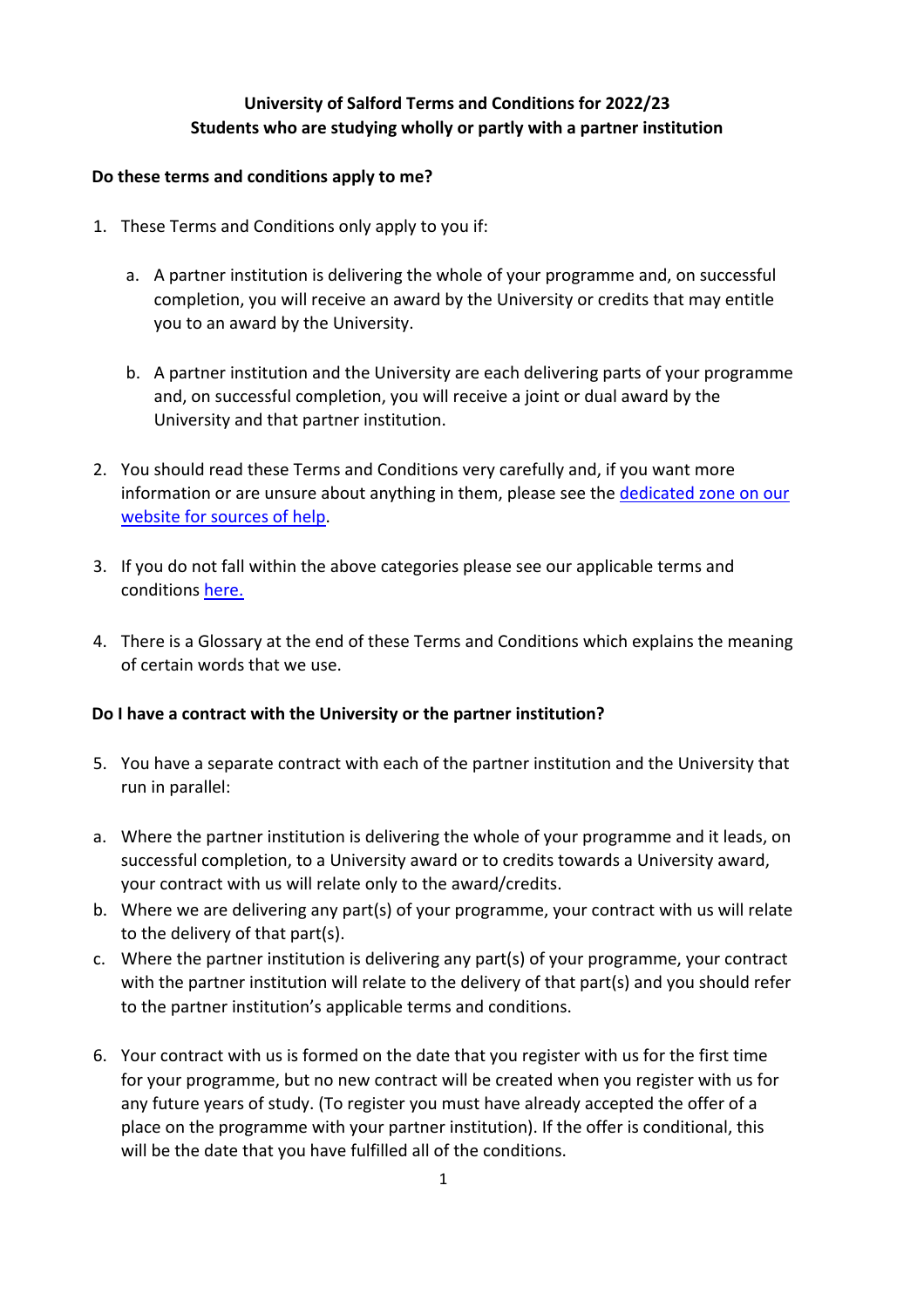- 7. Your contract with us will comprise the following:
- a. these Terms and Conditions;
- b. our ['Key](https://www.salford.ac.uk/student-terms-and-conditions) [Facts](https://www.salford.ac.uk/student-terms-and-conditions) [about](https://www.salford.ac.uk/student-terms-and-conditions) [Fees'](https://www.salford.ac.uk/student-terms-and-conditions) [do](https://www.salford.ac.uk/student-terms-and-conditions)cument which tells you everything you need to know about fees, increases and refunds. (Note: This only applies if you are studying part of your programme at the University and are responsible for paying tuition fees directly to us);
- c. our offer letter (if you have both conditional and unconditional offer letters, the unconditional offer letter takes precedence over the conditional offer letter). (Note: This only applies if we issue you with an offer letter).
- d. Information on [Course](http://www.salford.ac.uk/study/a-z-courses?result_279643_result_page=A) [Finder](http://www.salford.ac.uk/study/a-z-courses?result_279643_result_page=A) [\(](http://www.salford.ac.uk/study/a-z-courses?result_279643_result_page=A)which supersedes and takes precedence over information about your programme which is in our prospectus – see below). (Note: This only applies if the University and partner institution are both involved in delivering the programme); and
- e. Rules and Regulations which apply to all students and which are accessible via the links below; and
- f. (if you are under the age of 18 at the time you first register with us), our Policy for the Admission of Students Under 18 Years of Age.

The above documents are listed in descending order of priority and that order of priority will be applied to resolve any conflict or inconsistency between any of the documents.

## **When do I need to register with the University?**

- 8. You must register with us before the start of each year of study within the registration period and your contract with us will be automatically cancelled if you fail to do so. The registration period ends in each year of study either 4 weeks after your programme starts or, if there are exceptional circumstances and we have formally approved a request for an extension to registration, on expiry of that extension.
- 9. If you change your mind after registering for the first year of study, you may cancel your contract at any time up to the end of the registration period. If you decide to cancel your contract you will lose any non-refundable deposit you have paid us (if applicable). There may be fee implications from the partner institution and you should refer to the partner institution's applicable terms and conditions for more information.

## **Do I have to pay fees to the University or the partner institution?**

- 10. If your programme is being delivered by the partner institution, then you will be required to pay all applicable fees to the partner institution, or as the partner institution directs you, in accordance with its terms and conditions.
- 11. If each of the University and the partner institution is delivering parts of your programme and the programme leads to a joint or dual award by the University and the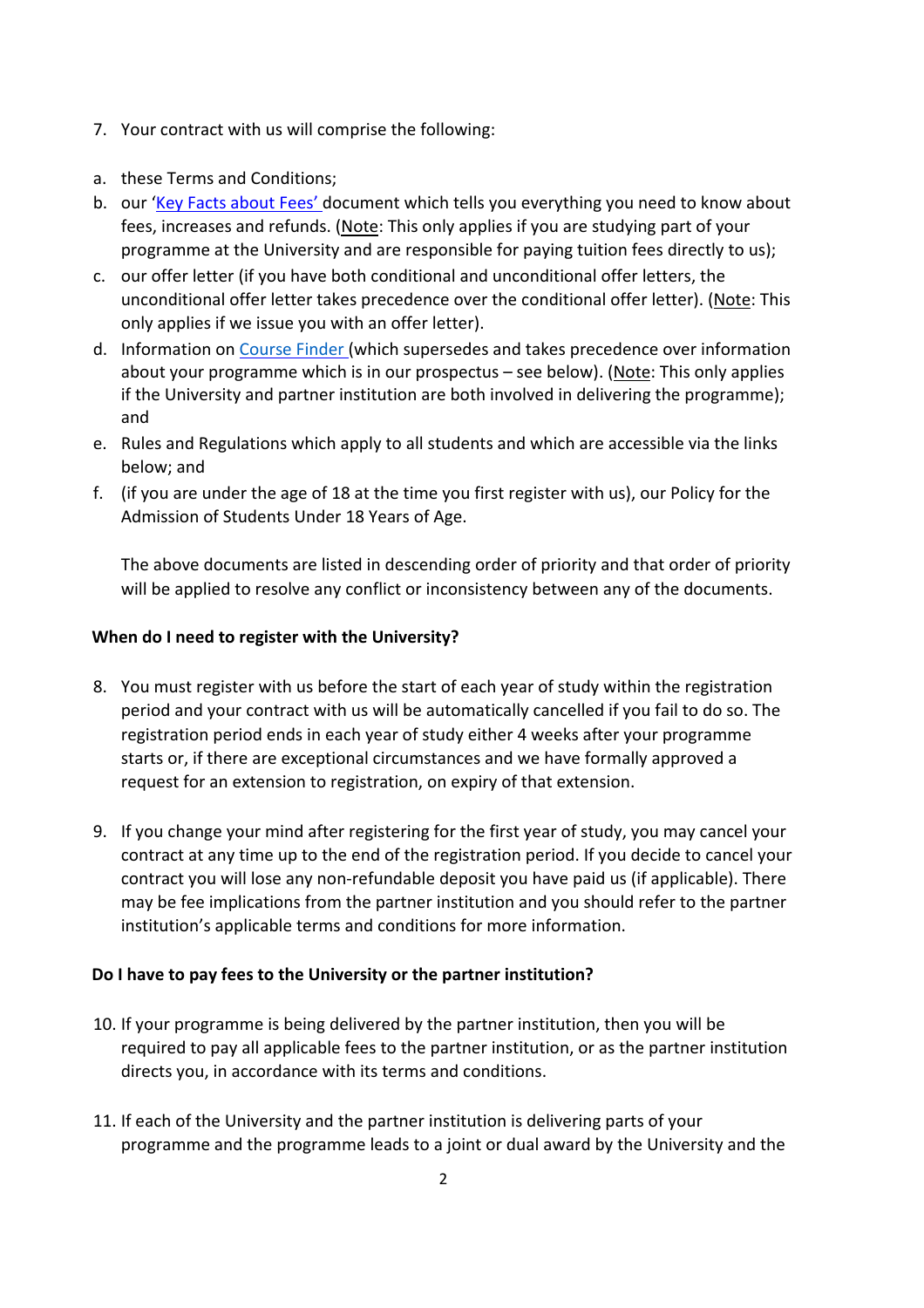partner institution, you will be required to pay all applicable fees to either the University or the partner institution as specified in your offer letter(s) for the programme.

- 12. If you are required to pay fees to us as set out in condition 11, then points a to j (inclusive) below apply to you. If you are required to pay fees to the partner institution, but fail to do so then, in addition to any consequences under the partner institution's terms and conditions, point d below applies to you:
	- a. The tuition fees for each year of study are set out as part of your offer of study.
	- b. If you are a home student without a sponsor, tuition fees for each year of study must be paid in full before the date that year of study starts or (provided that you set up a recurring debit or credit card payment before the date that year of study starts) by 5 equal monthly instalments (the first instalment will be on the last working day of the month immediately following the month in which that year of study starts). Students who are eligible for a postgraduate loan from the Student Loans Company are able to set up a payment plan to coincide with their scheduled loan payments.
	- c. Unless you are a home student or have a sponsor, it is a condition of your contract that you must pay us the deposit specified in your offer letter for each year of study. You must register within the registration period for that year of study (this period ends 2 weeks after your programme starts) and pay the deposit on or before registration. Failure to pay your deposit on time may result in you being unable to register. A deposit is refundable only in respect of your first year of study and only if:
		- you satisfy us that you have not already used our confirmation of acceptance for studies letter to obtain a visa or, having used that letter, you are refused a visa (unless the reason for refusal is your use of fraudulent or misleading information or documents); and
		- you paid the deposit using a lawful payment method.
	- d. The following also applies:
		- Unpaid tuition fees: your assessment results may be withheld, you may not be allowed to continue with your programme, you may be prevented from registering for the next year of your programme or from receiving an award or from attending a graduation ceremony.
		- Other unpaid fees: you may be prevented from attending a graduation ceremony.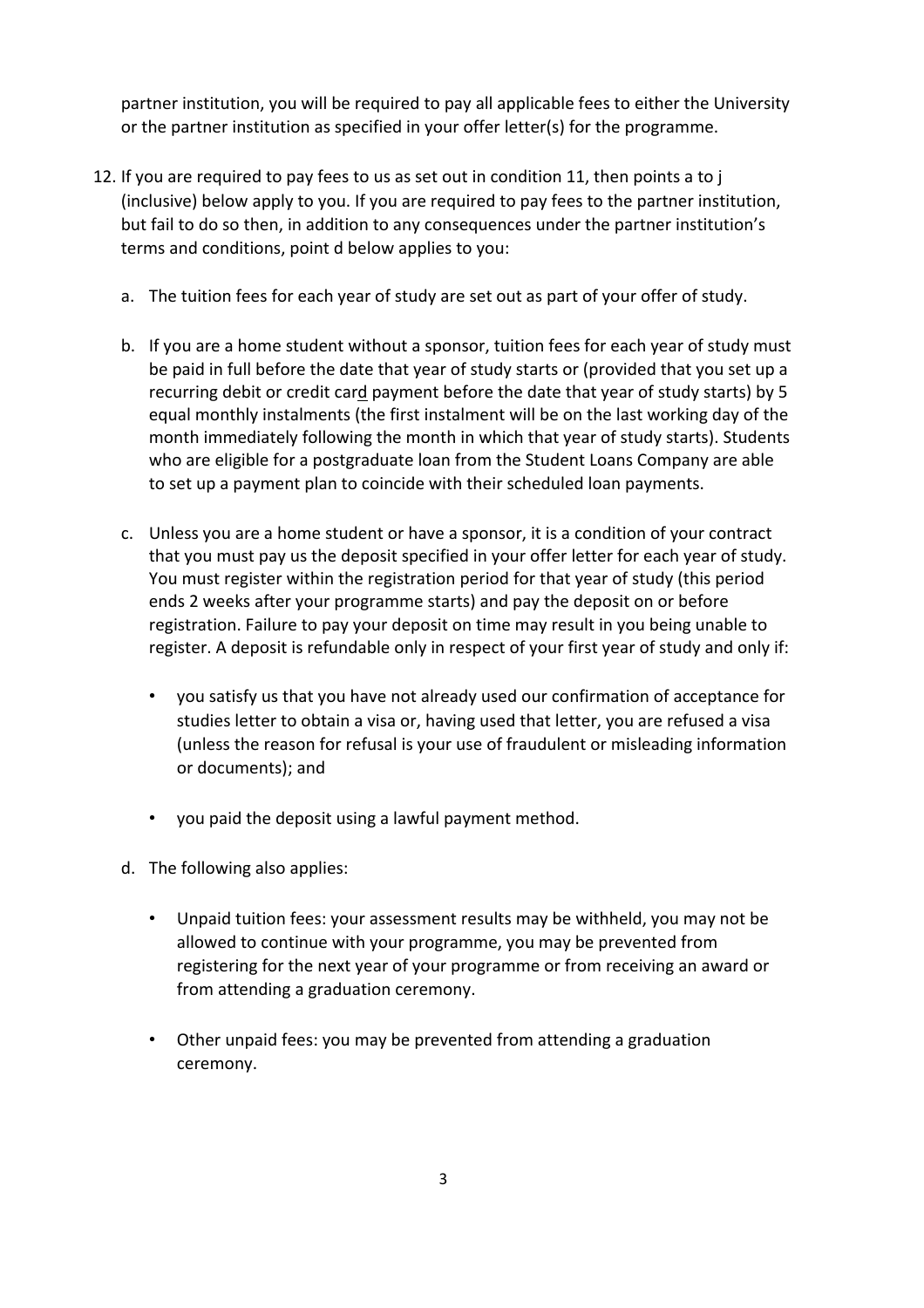- e. If you have to re-take any module or repeat any year of study, you will be charged additional tuition fees which will be the amount payable by students starting that module or year of study at that time.
- f. You must pay us other additional amounts in certain circumstances, e.g. library fines and (if applicable to your programme), examination fees, bench fees, material costs and field trip costs (for programme specific information please refer to the Fees and Funding, additional costs section, of the programme entry in [Course](http://www.salford.ac.uk/study/a-to-z) [Finder\).](http://www.salford.ac.uk/study/a-to-z)
- g. Cancellations, interruptions and suspensions of study will not be backdated so you may continue to be charged tuition fees for the period up to and including the date we receive formal notification.
- h. Where your contract is cancelled, but we subsequently agree that you may re-join your programme, you may be required to pay all tuition fees in full before resuming your programme.
- i. Refunds will be paid, by the same method of payment, to the payer of the fees to which the refund relates. Further information about refunds is set out in our Refund & Compensation Policy.
- j. No discount on your tuition fees is given where you join the programme late.
- 13. If you have access to our IT system as part of your programme, a fee of £100 applies to re-connect to our IT system if you have been disconnected as a result of misconduct.

#### **What rules and regulations do I have to comply with?**

- 14. By completing online registration with us, you agree to comply with all rules, regulations and procedures of each of the University and the partner institution and these rules, regulations and procedures may be updated during your studies.
- 15. We reserve the right to make changes to our regulations, policies and procedures and to introduce additional documents (normally before the start of a year of study but, where necessary, at other times) where they benefit students or are necessary because of changes in law, regulatory or funder requirements, or they reflect good practice or aid clarification. We will give you notice where changes are made.
- 16. New requirements which you must comply with may be introduced, or changes to existing requirements you must comply with may be made, where they are imposed by law or a third party (e.g. an accrediting professional body) or they reflect current good practice. We will give you notice of any which apply to you. We will make you aware if there are particular requirements for your programme that we require you to comply with.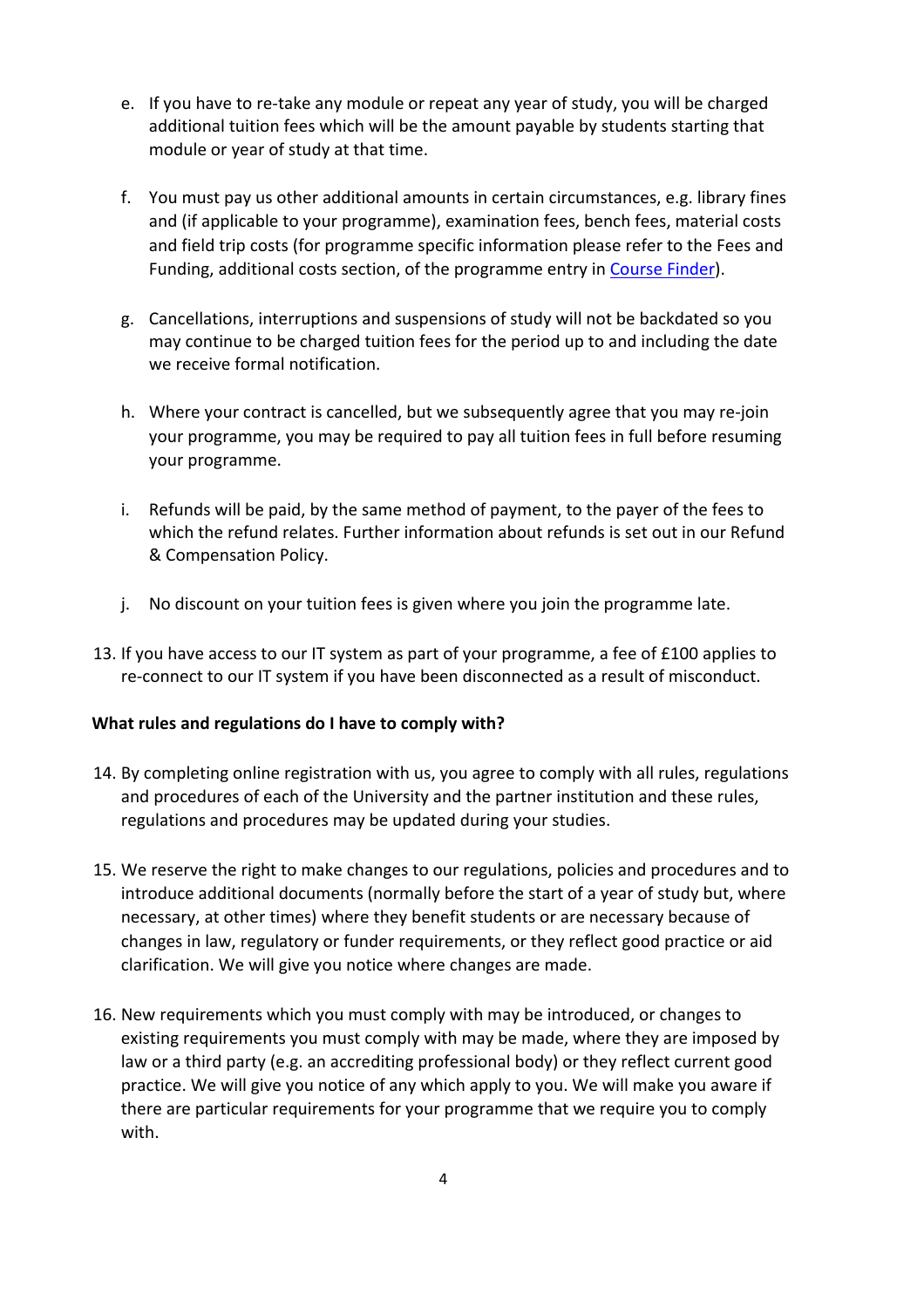- 17. If you are studying a programme to practise a particular profession, or are applying for registration with a professional body, any concerns about your fitness to practise will be considered under the applicable Fitness to Practise Procedure of the University or the partner institution. (Note: In addition to our Rules and Regulations, you must also comply with the Rules and Regulations of the applicable professional body).
- 18. The University qualification you are awarded will depend on the level of your programme, the credits/marks you obtain and the threshold of classification you reach as set out in ou[r](https://www.salford.ac.uk/student-terms-and-conditions) [Academic](https://www.salford.ac.uk/student-terms-and-conditions) [Regulations](https://www.salford.ac.uk/student-terms-and-conditions) [for](https://www.salford.ac.uk/student-terms-and-conditions) [Taught](https://www.salford.ac.uk/student-terms-and-conditions) [Programmes/Academic](https://www.salford.ac.uk/student-terms-and-conditions) [Regulations](https://www.salford.ac.uk/student-terms-and-conditions) [for](https://www.salford.ac.uk/student-terms-and-conditions) [Research](https://www.salford.ac.uk/student-terms-and-conditions) [Programmes](http://www.salford.ac.uk/__data/assets/pdf_file/0003/1258626/AcademicRegulationsResearch1718.pdf) [.](http://www.salford.ac.uk/__data/assets/pdf_file/0003/1258626/AcademicRegulationsResearch1718.pdf) Where you are also awarded a partner institution qualification, you should refer to the partner institution's rules and regulations.
- 19. If your programme requires you to undergo a Disclosure and Barring Service (DBS) check by the University, your place on the programme will be conditional on such check being satisfactorily completed. We are not responsible for any delay in carrying out the check unless it is solely our fault.
- 20. Where you have access to our IT system regarding your programme (or any part of it), you must comply with ou[r](http://www.salford.ac.uk/__data/assets/pdf_file/0009/664209/ICT-AUP.pdf) [IT](http://www.salford.ac.uk/__data/assets/pdf_file/0009/664209/ICT-AUP.pdf) [Acceptable](https://beta.salford.ac.uk/student-terms-and-conditions) [Use](http://www.salford.ac.uk/__data/assets/pdf_file/0009/664209/ICT-AUP.pdf) [Policy.](http://www.salford.ac.uk/__data/assets/pdf_file/0009/664209/ICT-AUP.pdf) In particular, you are responsible for all activity on your user account and your password must be kept secure. Monitoring of your account may be carried out to ensure there is no misuse. Misuse is punishable with sanctions including blocking of your account.
- 21. Where the University is delivering part of your programme, you must attend all timetabled and scheduled events for that part unless you have good reason, and your compliance may be monitored.

#### **What happens about programme withdrawals or changes?**

#### *University award*

- 22. If your programme is delivered by the partner institution and leads, on successful completion, to a University award or to credits towards a University award, then the terms and conditions of the partner institution will govern how and when withdrawals or changes to delivery of the programme can be made. However, you should be aware that we may require significant changes to the programme where we consider they are covered by condition 22a, b or c and the partner institution has obtained all necessary approvals to implement those changes. We may also withdraw the programme where we consider this is necessary under condition 22a or c:
- a. we have to adapt to comply with new or modified laws and regulations or rules of applicable professional bodies; or
- b. the change is beneficial to students; or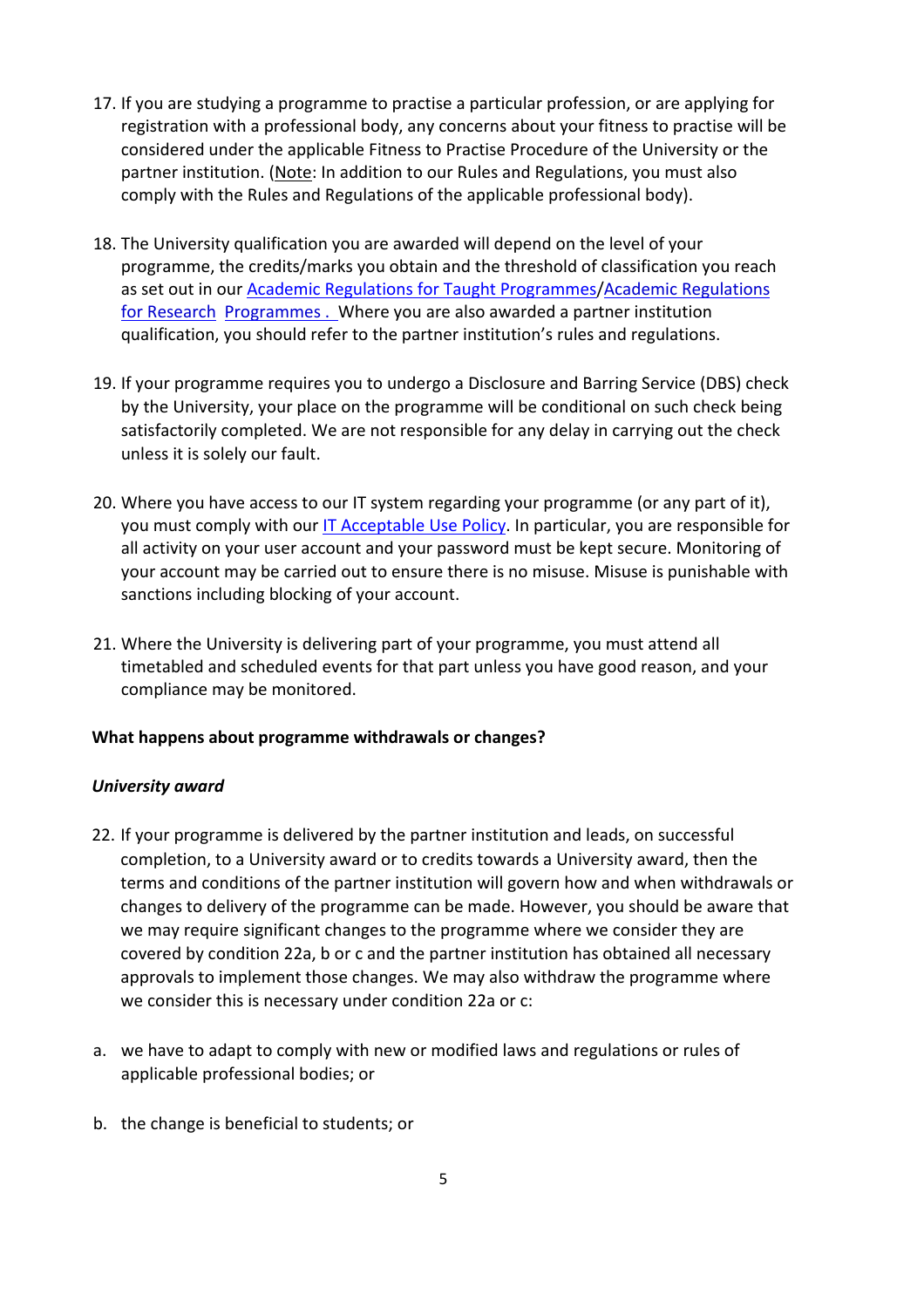c. there are other unforeseen circumstances which are outside our control.

### *Joint or dual awards of the University and the partner institution*

- 23. Occasionally parts of programmes that we are delivering or the facilities that we use to deliver them and that lead to a joint or dual University award may need to be significantly changed or withdrawn after offers have been accepted. If this happens we will give you notice as soon as reasonably practicable and will do what we can to mitigate adverse effects. This is unusual but can happen where:
- a. the programme is not viable to run or will not give students the appropriate educational experience (such as where there is insufficient take-up by students) or where funding or (if your programme is accredited) accreditation is withdrawn; or
- b. the partner institution ends its relationship with us or fails to deliver its part(s) of the programme to the required quality or standard; or
- c. we are affected by an exceptional event that is outside our reasonable control. For illustration purposes only, examples would be natural disaster, adverse weather, terrorism, pandemic or industrial action); or
- d. we have to adapt to comply with new or modified laws and regulations or rules of applicable professional bodies; or
- e. the change is beneficial to students; or
- f. (if you are a postgraduate research student), the academic who is appointed as your supervisor is unable for any reason to continue the supervision and we are unable to find a suitable replacement.
- 24. If you are adversely affected by a significant change or withdrawal, you may switch to another programme or, in the absence of a suitable alternative, cancel and leave the University. We have [a](https://www.salford.ac.uk/student-terms-and-conditions) [process](https://www.salford.ac.uk/student-terms-and-conditions) [wh](https://www.salford.ac.uk/student-terms-and-conditions)ich sets out exactly what happens in this situation.
- 25. The range of optional modules available to you may also change for the reasons outlined above and also where modules are over-subscribed or (if you have interrupted your studies or deferred your place) modules are discontinued.
- 26. Changes to programmes during your studies should only happen in exceptional circumstances. However, if changes are necessary and there is a suitable alternative programme you prefer, we will assist you, as far as we are able, with the practicalities of switching to that programme.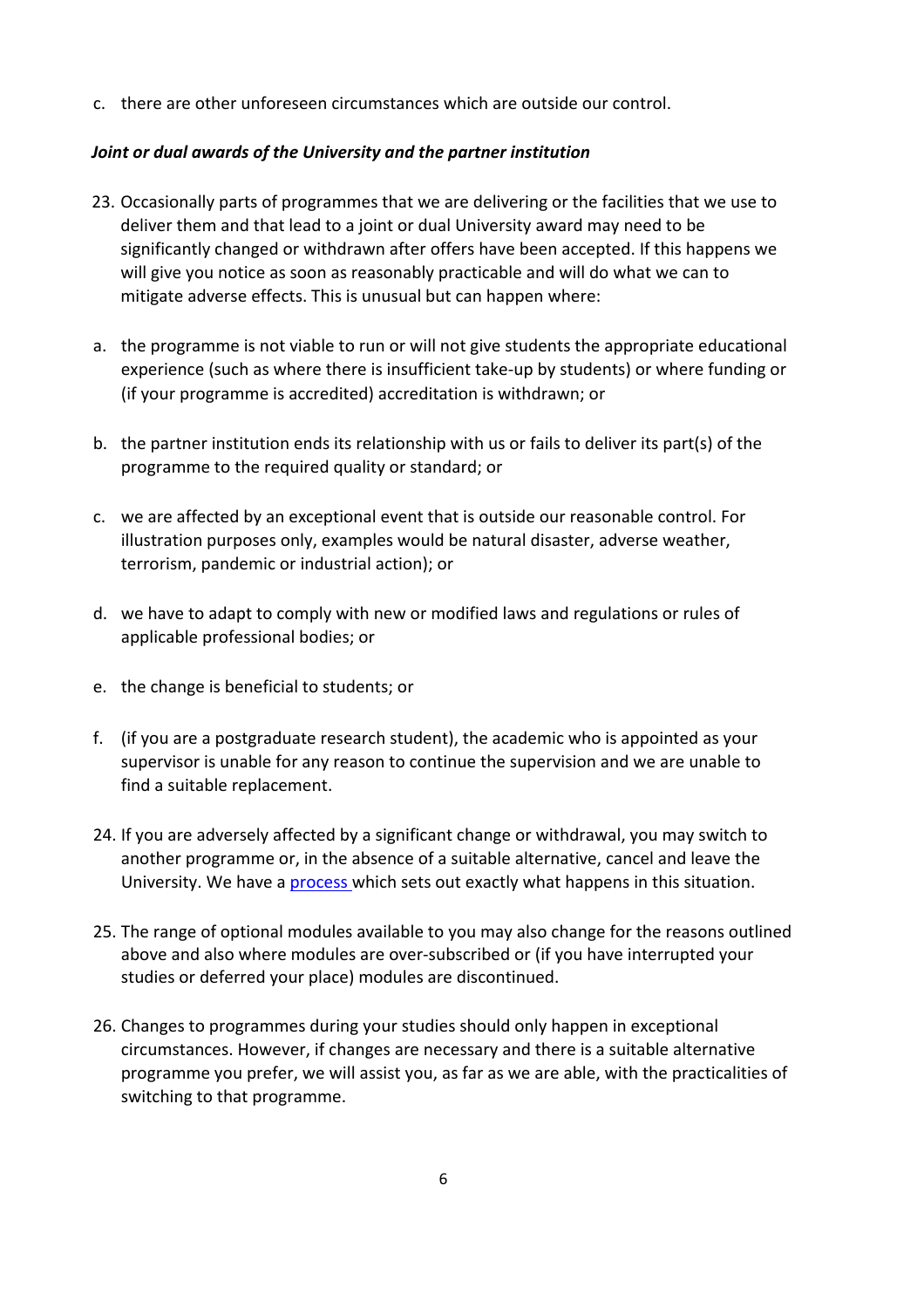- 27. Our Refunds & Compensation [Policy](https://www.salford.ac.uk/student-terms-and-conditions) sets out what you can expect to happen where it becomes necessary for us to make any changes that could substantially affect the part(s) of your programme that you are studying with us. (**Note**: We are only responsible for paying refunds of fees to students who have paid those fees directly to us. The partner institution is responsible for paying any refunds of fees to students who have paid those fees directly to the partner institution).
- 28. The partner institution's rules and regulations for withdrawing or changing programmes may also apply to the parts of your programme which it is delivering.

# **What happens if the University can no longer make an award or deliver the part(s) of the programme for which it is responsible?**

29. Our Student Protection [Plan](https://www.salford.ac.uk/student-terms-and-conditions) explains the measures we will take to protect you if the continuation of your studies is put at risk due to any exceptional and unforeseen events (e.g. loss of our degree awarding powers).

# **How do I cancel my contract (permanently leave my programme)?**

- 30. If the partner institution is delivering all of your programme, then your rights to cancel, and your entitlement to a refund, will be governed by the terms and conditions of that partner institution.
- 31. If each of the University and the partner institution are delivering parts of your programme, then your rights to cancel, and your entitlement to a refund, will be as follows:

| Provider to whom you pay your fees | Provider whose terms and conditions<br>will govern cancellation/refunds and<br>to whom you should give notice of<br>cancellation* |
|------------------------------------|-----------------------------------------------------------------------------------------------------------------------------------|
| The University                     | The University                                                                                                                    |
| The partner institution            | The partner institution                                                                                                           |

\*Your contracts with the University and the partner institution are interdependent which means that if you cancel one, the other will also need to be cancelled. For that reason, if you give notice of cancellation to the partner institution, you should also let the University know you have done this (and vice versa).

**If each of the University and the partner institution is delivering parts of my programme and I pay my fees to the University, what are my cancellation rights?**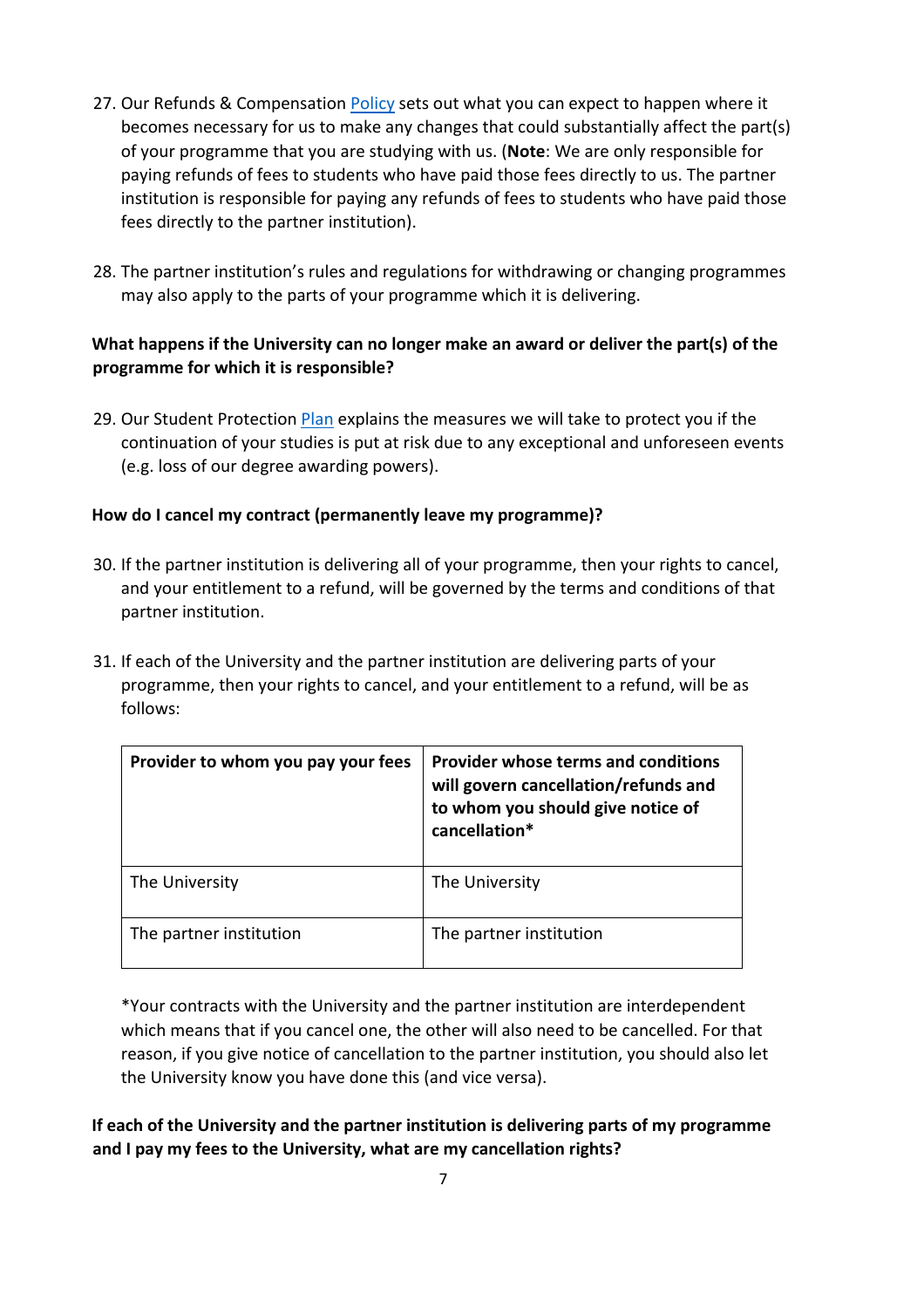### *General right to cancel*

- 33. In addition to your statutory right to cancel (see below), you may cancel your contract at any time without giving us any reason. Where you cancel before a year of study has started, you will not have to pay us anything in respect of that year of study, although you will lose any non-refundable deposit you have paid us (where applicable).
- 34. Where you cancel during a year of study, the Key Facts About Fees document sets out when you will be entitled to a refund of any fees you have paid. The amount of refund will depend on the amount you have paid us and how many weeks into your programme you are at the time you cancel.

### *Statutory right to cancel*

- 35. You have a statutory right to cancel your contract (without giving us any reason) within a 14-day period which starts on the day after you accept our offer of a place on the programme ("14-day period"). If you receive unconditional and conditional offers, the 14day period starts on the day after you accept the conditional offer. If teaching of your programme is scheduled to start during the 14-day period, you expressly agree that your programme will start before your statutory right to cancel has ended.
- 36. To cancel you must give us notice via the [Student](http://www.salford.ac.uk/students/self-service-for-students) [Self](http://www.salford.ac.uk/students/self-service-for-students) [Service](http://www.salford.ac.uk/students/self-service-for-students) [Portal](http://www.salford.ac.uk/students/self-service-for-students) [or](http://www.salford.ac.uk/students/self-service-for-students) by returning a completed model cancellation form to us, as instructed on the form (available on request).

# **In what circumstances can I be permanently removed from my programme and my contract cancelled?**

37. If the partner institution is delivering all of your programme, then the circumstances in which you can be permanently removed from your programme and your contract cancelled will be governed by the terms and conditions of that partner institution.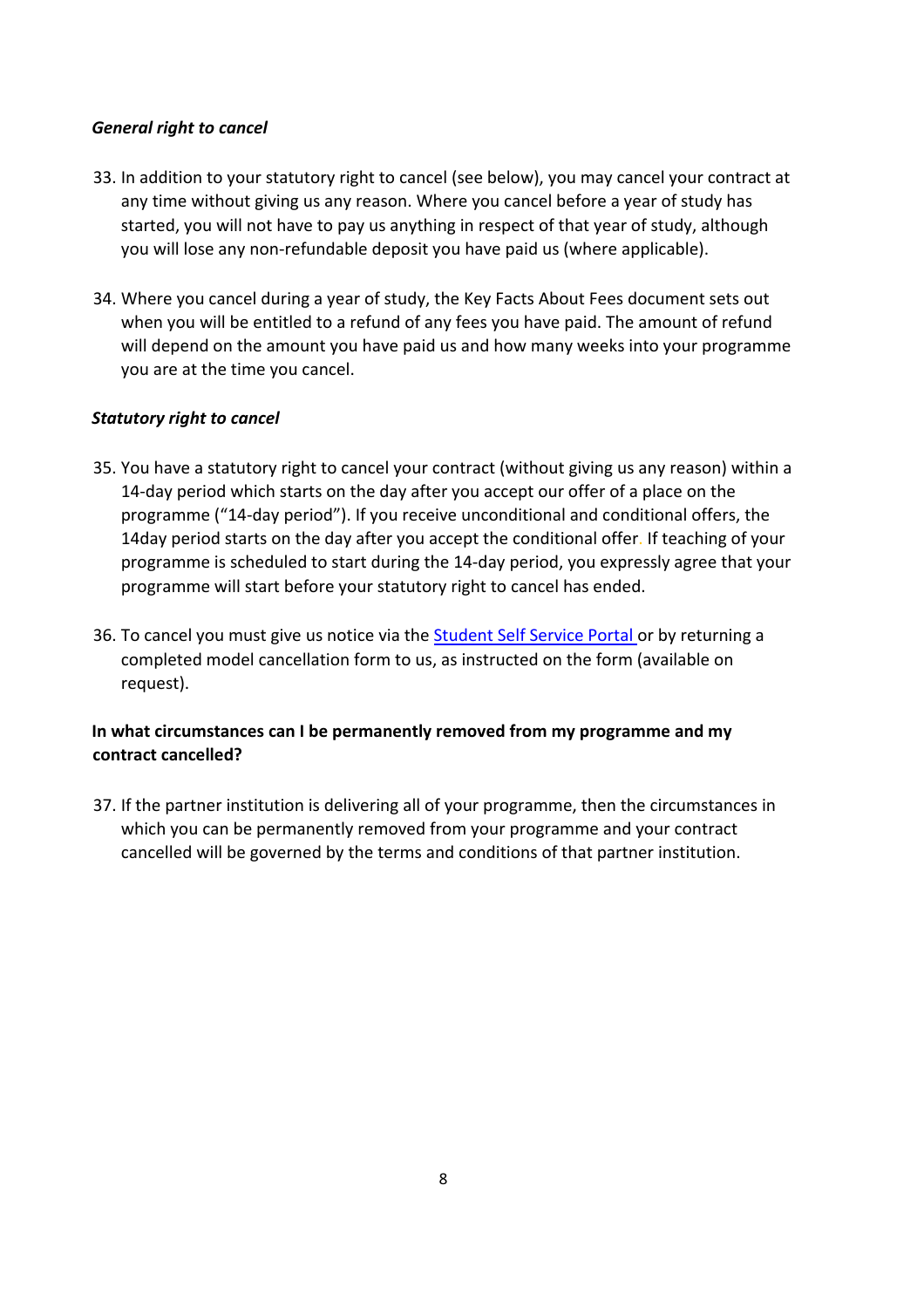38. If each of the University and the partner institution are delivering parts of your programme, then the circumstances in which you can be permanently removed from your programme and your contract cancelled, will be as follows:

| Provider to whom you pay your fees | Provider whose terms and conditions<br>will govern your permanent removal |
|------------------------------------|---------------------------------------------------------------------------|
| The University                     | The University                                                            |
| The partner institution            | The partner institution                                                   |

# *If each of the University and the partner institution is delivering parts of my programme and I pay my fees to the University, in what circumstances could the University permanently remove me from my programme?*

- 39. We may cancel your contract (and you will no longer be a registered student and entitled to a University award) by giving you notice if:
- a. you give us any false, misleading or materially incomplete information in relation to your application and/or registration with us. (We may also inform any relevant external bodies about this); or
- b. you do not register at the appointed time without a valid interruption of study from the University;
- c. any applicable tuition fees (or any instalment) are not paid by the due date for payment (whether they are payable by you or a third party on your behalf); or
- d. you commit any fraud in connection with any payment to us; or
- e. you do not meet any minimum attendance and participation requirements (including those of any professional body which accredits your programme); or
- f. you do not meet the assessment criteria to progress with your programme or to transfer to another programme; or
- g. (for students requiring a visa to study in the UK) your application for a visa is refused or your visa is curtailed (cancelled) or you fail to comply with all applicable immigration rules or our Attendance Monitoring Policy; or
- h. you have committed serious misconduct for which the sanction of expulsion is imposed under our **Student [Disciplinary](https://www.salford.ac.uk/student-terms-and-conditions) [Procedure](https://www.salford.ac.uk/student-terms-and-conditions)** [or](https://www.salford.ac.uk/student-terms-and-conditions) [Academic](https://www.salford.ac.uk/student-terms-and-conditions) [Misconduct Procedure;](https://www.salford.ac.uk/student-terms-and-conditions) or
- i. you are found unfit to practise for which the sanction of expulsion is imposed under our [Fitness](https://www.salford.ac.uk/student-terms-and-conditions) [to](https://www.salford.ac.uk/student-terms-and-conditions) [Practise](https://www.salford.ac.uk/student-terms-and-conditions) [Procedure;](https://www.salford.ac.uk/student-terms-and-conditions)
- j. you are permanently removed from the programme by the partner institution in accordance with its applicable terms and conditions.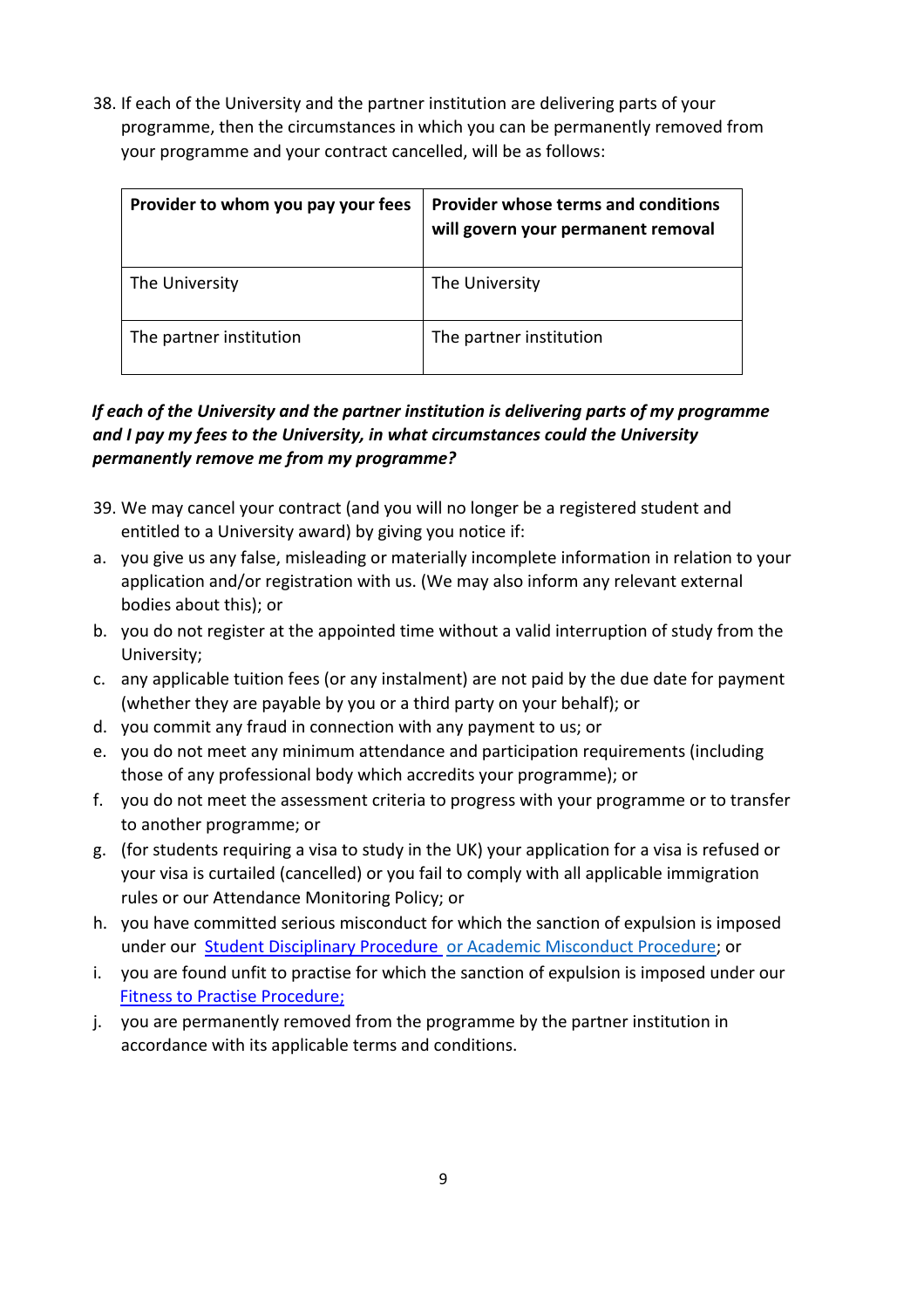40. If your contract is cancelled, your registration as a student will be cancelled which means that you would no longer be a student of the University. As a result you would no longer be able to make use of the University facilities, attend lessons/lectures, sit examinations or submit assignments for marking. Any assessments/ assignments, (e.g. coursework or exams) that you do submit or take, following cancellation, will be considered as null and void. If you are allowed to re-join the programme at a future date, you will be required to repeat these assessments and examinations before you can continue your studies or be awarded a qualification. The consequences of registration being cancelled are the same for all students (whether you are from within or outside the United Kingdom or you are studying full time or part time or by distance learning).

### **How do I interrupt my studies?**

- 41. If the partner institution is delivering all of your programme, you must give notice to interrupt your studies to the partner institution in accordance with its terms and conditions.
- 42. If each of the University and the partner institution are delivering parts of your programme, you must give notice to interrupt your studies to whichever of them collects fees from you. If the University collects the fees, to interrupt your studies, you must give us notice via the [Student](http://www.salford.ac.uk/students/self-service-for-students) [Self-Service](http://www.salford.ac.uk/students/self-service-for-students) [Portal.](http://www.salford.ac.uk/students/self-service-for-students)
- 43. If you pay your fees directly to the University and are self-funding or sponsored, the calculation of your tuition fees will be based on how many weeks into your programme you are at the time you interrupt and reduced if you only need to undertake part of a year of study, e.g. trimester 2.

## **How do I complain if anything goes wrong?**

| When to complain to the University                                                                                             | When to complain to the partner<br>institution                                                                                             |
|--------------------------------------------------------------------------------------------------------------------------------|--------------------------------------------------------------------------------------------------------------------------------------------|
| Your complaint relates to an application<br>for the programme and the University is<br>responsible for the admissions process. | Your complaint relates to an application<br>for the programme and the partner<br>institution is responsible for the<br>admissions process. |

44. We recognise that sometimes things go wrong and the table below sets out to whom your complaint should be made: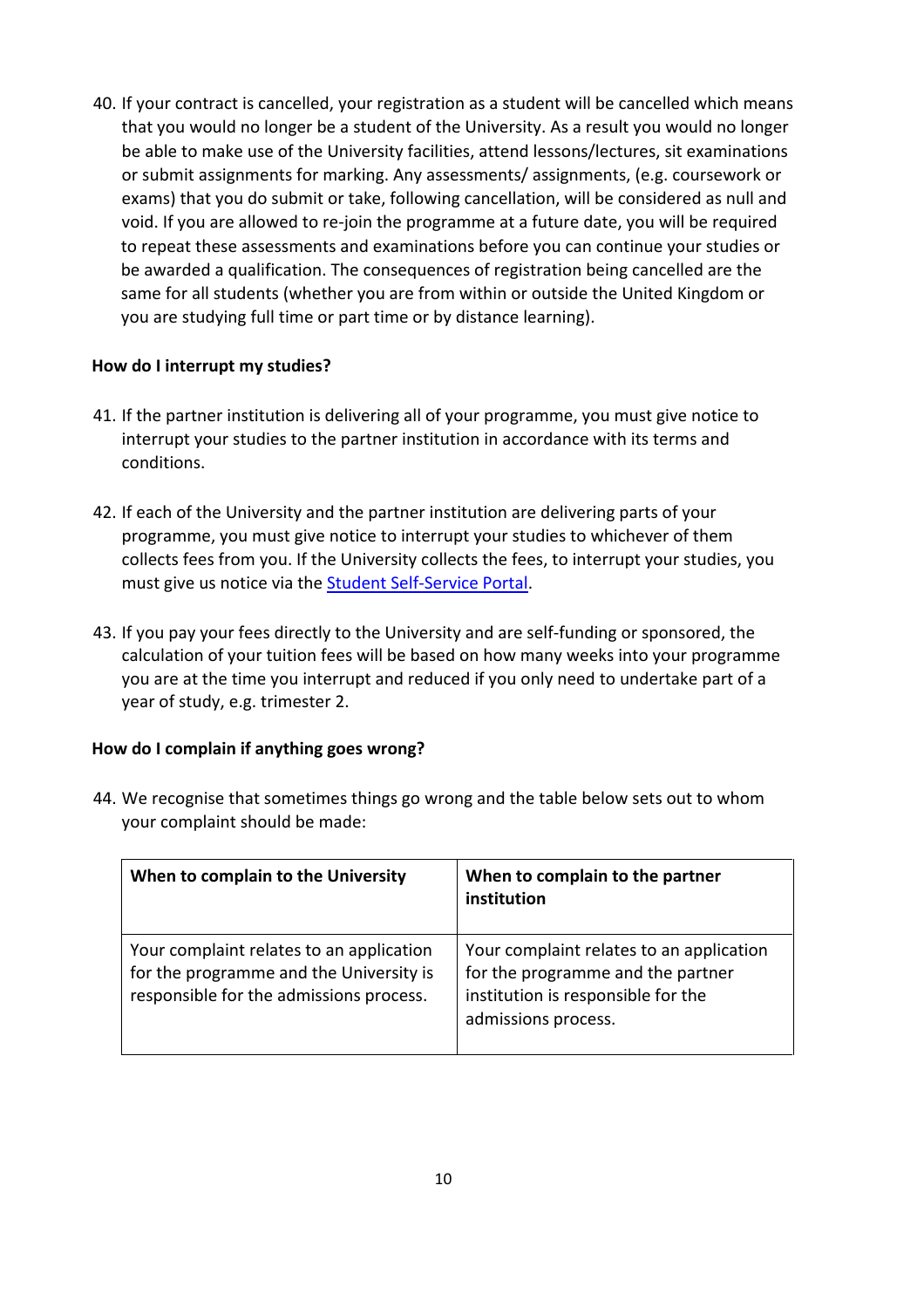| Your complaint relates to the award, or<br>the credits towards the award, made by<br>the University to students on your<br>programme.               | Your complaint relates to the award, or<br>the credits towards the award, made by<br>the partner institution to students on your<br>programme.                                         |
|-----------------------------------------------------------------------------------------------------------------------------------------------------|----------------------------------------------------------------------------------------------------------------------------------------------------------------------------------------|
| Your complaint relates to the part(s) of<br>the programme or to any services or<br>facilities that the University is responsible<br>for delivering. | Your complaint relates to the whole<br>programme or to part(s) of the<br>programme or to any services or facilities,<br>that the partner institution is responsible<br>for delivering. |
| You have made your complaint to the<br>partner institution (see opposite), but<br>your complaint remains unresolved after                           |                                                                                                                                                                                        |
| the final stage of the partner institution's<br>own complaints procedure (see condition<br>46).                                                     |                                                                                                                                                                                        |

- 45. If you wish to make a complaint to the University, we have two complaints procedures: one fo[r](https://www.salford.ac.uk/student-terms-and-conditions) [applicants](https://www.salford.ac.uk/student-terms-and-conditions) [an](https://www.salford.ac.uk/student-terms-and-conditions)d one for [students.](https://www.salford.ac.uk/student-terms-and-conditions)
- 46. If your complaint to the partner institution remains unresolved after the final stage of the partner institution's own complaints procedure, you may refer your complaint to us for a final review. There is no further appeal to the University against the outcome of that final review.

#### **If anything goes wrong, who is responsible for putting it right?**

- 47. The University is solely responsible for the remedy/outcome of each complaint that is required to be made to the University under condition 44 and that is upheld in whole or part.
- 48. The partner institution is solely responsible for the remedy/outcome of each complaint that is required to be made to the partner institution under condition 44 and that is upheld in whole or part (including on any final review by the University).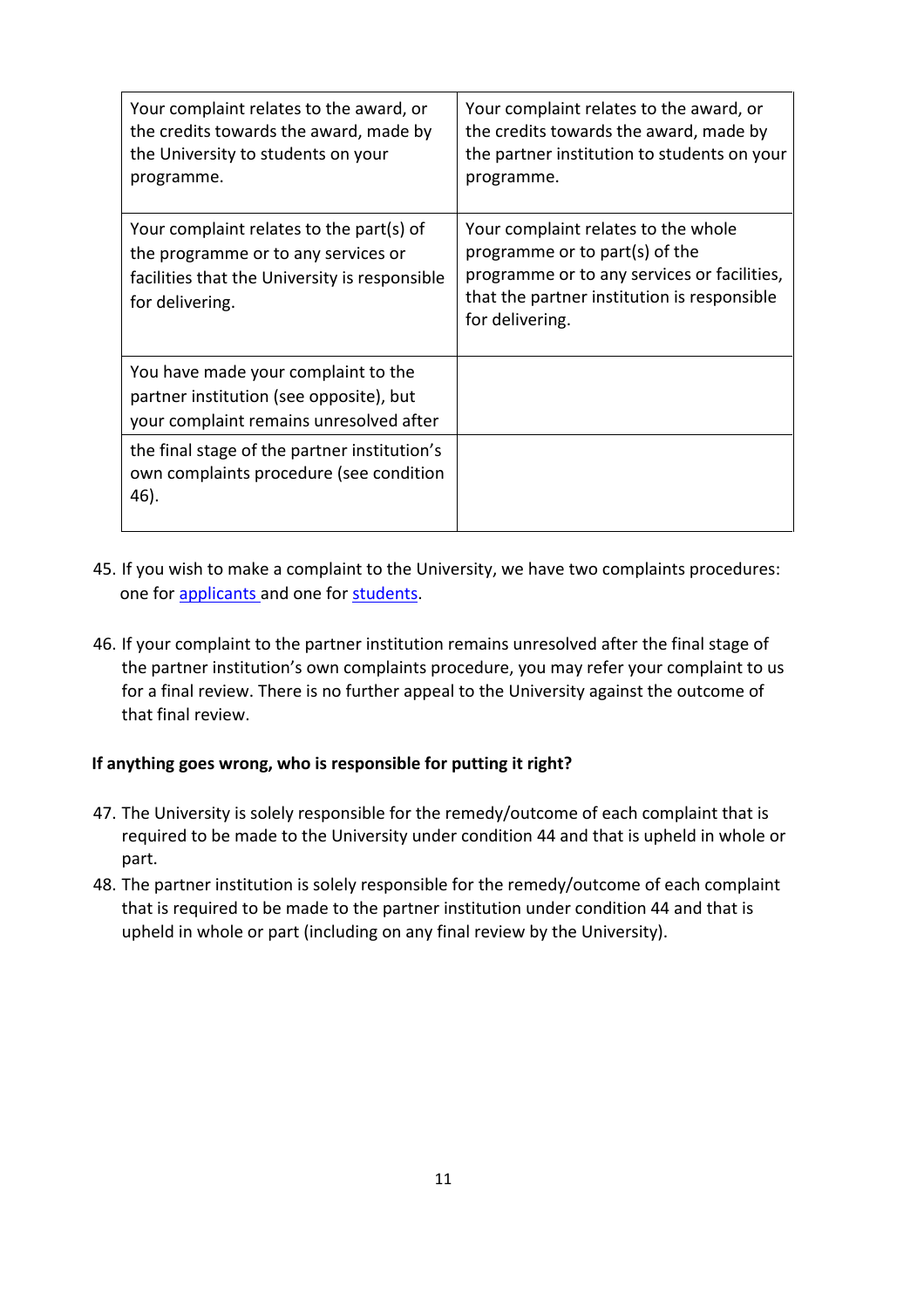#### **Who is responsible for any academic appeals?**

| Who is delivering your programme?                                           | Responsibility for academic appeals                                                                                                           |
|-----------------------------------------------------------------------------|-----------------------------------------------------------------------------------------------------------------------------------------------|
| The partner institution                                                     | The University                                                                                                                                |
| The University and the partner institution are<br>both involved in delivery | The University: if the academic appeal<br>relates to any part(s) of your programme<br>that the University is delivering.                      |
|                                                                             | The partner institution: if the academic<br>appeal relates to any part(s) of your<br>programme that the partner institution is<br>delivering. |

49. This depends on who is delivering your programme – see below.

#### **Where I am required to make an academic appeal to the University, how should I do this?**

50. Assessment outcomes for University awards are confirmed by Assessment Boards. You may submit an academic appeal against a decision reached by an Assessment Board, but specified grounds and time limits apply (see [Academic](https://www.salford.ac.uk/student-terms-and-conditions) [Appeals](https://www.salford.ac.uk/student-terms-and-conditions) [Procedure\).](https://www.salford.ac.uk/student-terms-and-conditions) If you submit an appeal, you may be prevented from progressing on your programme pending the outcome. If your appeal is unsuccessful and the delay means you have to resume your programme in the next year of study, there may be fee implications. Where you are responsible for paying us your tuition fees, you will be required to pay the difference between the tuition fees you have already paid and the tuition fees which are payable by other students taking the programme in that year of study.

#### **How do I make an academic appeal to the partner institution?**

51. You should refer to the partner institution's academic appeals procedure.

#### **What is the procedure for dealing with any misconduct?**

52. If you are studying for a joint or dual award of the University and the partner institution then, depending on the nature of the misconduct, disciplinary action may be taken against you by either or both the University and the partner institution. For example, if you commit any misconduct during the period that the University is delivering any part(s) of your programme, then disciplinary action will be taken under the University's disciplinary procedure.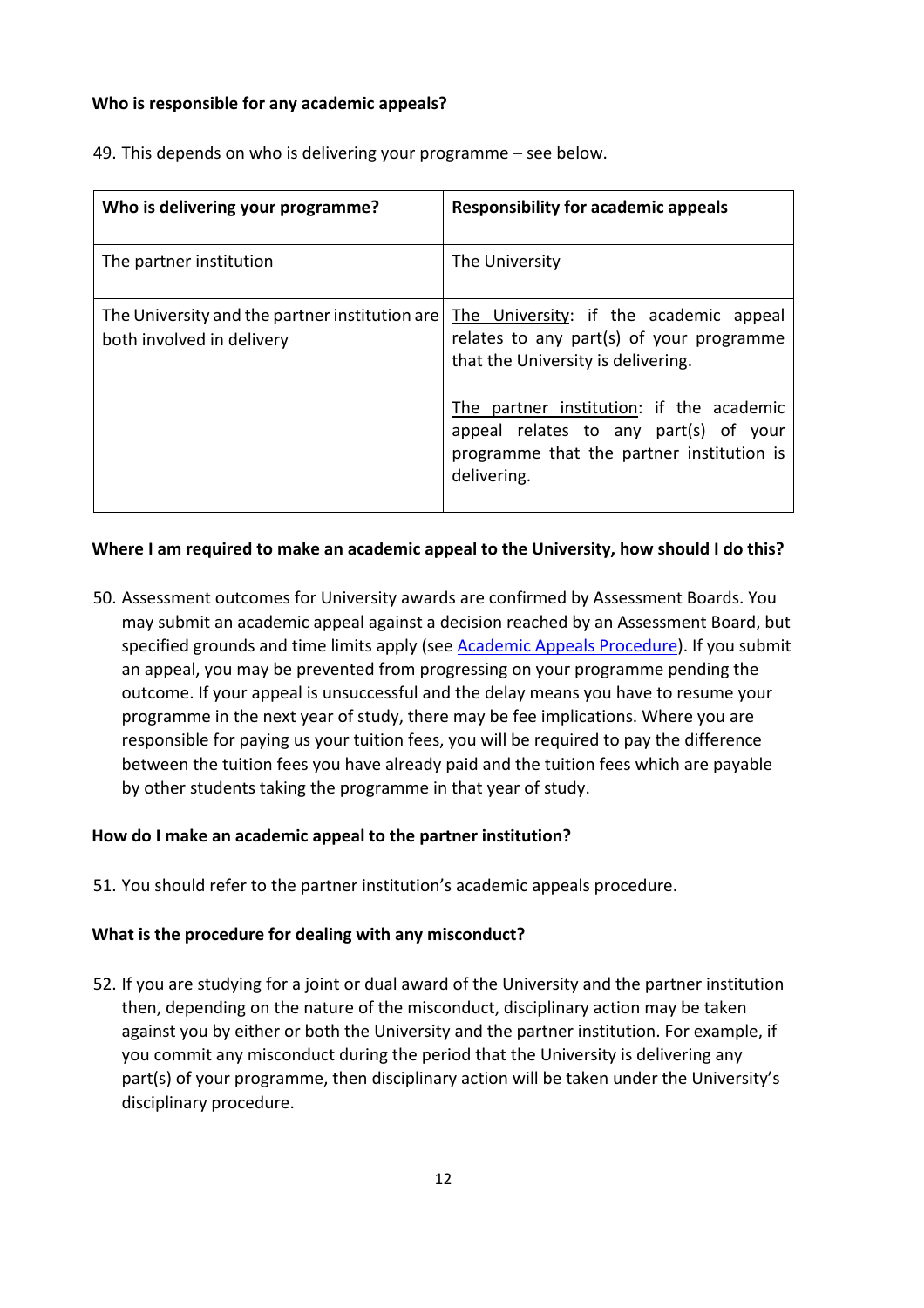- 53. Sanctions under the University's disciplinary procedure range from zero marks for assessments through to expulsion depending on the type and severity of the misconduct. Serious misconduct may result in a suspension of study (and loss of access to facilities and services) pending the outcome of disciplinary action. We will report suspected criminal behaviour to the Police and the disciplinary process may be put on hold pending the outcome of any criminal proceedings.
- 54. If the partner institution is delivering the whole of your programme, then it is for the partner institution to take disciplinary action against you under its own disciplinary procedure.

## **Are there any particular requirements where I am studying part of my programme with the University and require a visa to study in the United Kingdom?**

- 55. You must comply with visa conditions and ou[r](https://www.salford.ac.uk/student-terms-and-conditions) [Attendance](https://www.salford.ac.uk/student-terms-and-conditions) [Monitoring](https://www.salford.ac.uk/student-terms-and-conditions) [Policy.](https://www.salford.ac.uk/student-terms-and-conditions) [In](https://www.salford.ac.uk/student-terms-and-conditions) particular, you must obtain written records from lecturers that you have attended teaching events and any non-attendance may be reported to UK Visas & Immigration and may result in curtailment (cancellation) of your visa.
- 56. If you defer your start date before obtaining a visa, we will carry over your deposit to the next available start date. However, if you defer your start date after obtaining a visa, you will lose your deposit and, as you will need to re-apply for a visa, you must pay us a further deposit.

# **Will I own the copyright in the work that I produce (e.g. assessments) during my programme?**

57. The University's [IP](https://www.salford.ac.uk/student-terms-and-conditions) [Policy w](https://www.salford.ac.uk/student-terms-and-conditions)ill apply to all works which you produce and which relate to the part(s) of the your programme (if any) that we are delivering. With certain limited exceptions set out in our IP Policy (e.g. where outputs are co-created), you are the owner of all copyright and other intellectual property rights in the works which you create during your programme. The partner institution's intellectual property policy will apply in all other cases.

# **If I am studying with a partner institution will I have access to the University's services and facilities?**

- 58. If you are registered as a student with the University, you will have access to certain services and facilities. However, the level of access will depend on the programme, the partner institution and the location of your studies.
- 59. Any facilities to which you have access (e.g. Library, IT access) may need to be suspended or modified because of essential maintenance, refurbishment or improvements or health and safety concerns or other circumstances outside our control.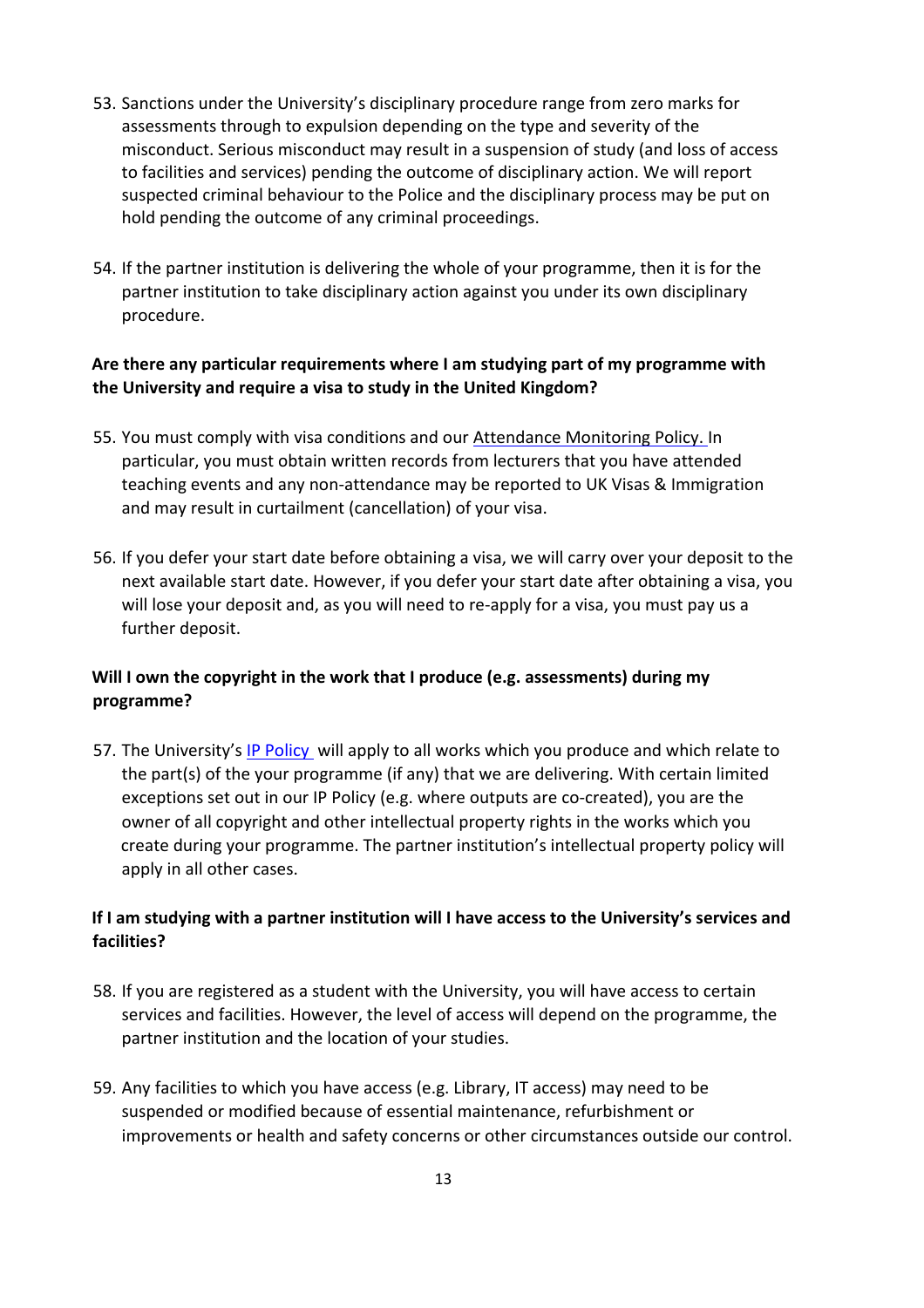We will maintain facilities to a reasonable level and, wherever possible, will minimise disruption.

60. Third parties own and manage the student accommodation which is located on campus and, if you are staying there whilst you are studying part of your programme with the University, you will have a separate contract for your accommodation with them.

#### **How is my personal data protected?**

- 61. It is your responsibility to provide us with, and keep us promptly updated (via th[e](http://www.salford.ac.uk/students/self-service-for-students) [Student](http://www.salford.ac.uk/students/self-service-for-students) [Self-Service](http://www.salford.ac.uk/students/self-service-for-students) [Portal\)](http://www.salford.ac.uk/students/self-service-for-students) about, all changes to your contact details that we require.
- 62. The University and the partner institution are each responsible for the personal data that they are processing in connection with the delivery of your programme.
- 63. Where you are registered with the University then, as far as the University is concerned, we will process your personal data in accordance with applicable Data Protection legislation and our document called [Privacy Statement](https://www.salford.ac.uk/privacy/privacy-notice-students) which details how students' personal data will be processed and the purposes for which the data is collected. Please ensure that the information that you provide to us is true, correct and complete and that you update it promptly when any details change.

## **Will I belong to the University's Students' Union?**

64. Where you are studying part of your programme with the University, as a registered student of the University you will be automatically registered as a member of the Students' Union unless you notify the President of the Students' Union that you do not wish to register. Further details about the Students' Union and opting out of membership are available a[t](http://www.salfordstudents.com/) [www.salfordstudents.com.](http://www.salfordstudents.com/) 

#### **Can you make changes to these terms and conditions?**

65. We reserve the right to change these Terms and Conditions and the 'Key Facts about Fees' document at any time without notice to you provided that the changes are either beneficial to students or are not significant or are in response to changes in applicable laws and regulations or rules of applicable professional bodies or are to rectify an error or

are to aid clarification. Each version of these Terms and Conditions and ['Key](https://www.salford.ac.uk/student-terms-and-conditions) [Facts](https://www.salford.ac.uk/student-terms-and-conditions) [about](https://www.salford.ac.uk/student-terms-and-conditions) [Fees'](https://www.salford.ac.uk/student-terms-and-conditions) will be published in the [Rules](https://www.salford.ac.uk/student-terms-and-conditions) [and](https://www.salford.ac.uk/student-terms-and-conditions) [Regulati](https://www.salford.ac.uk/student-terms-and-conditions)[o](https://beta.salford.ac.uk/student-terms-and-conditions)[n](https://www.salford.ac.uk/student-terms-and-conditions) [section](https://www.salford.ac.uk/student-terms-and-conditions) [o](https://www.salford.ac.uk/student-terms-and-conditions)f our Student Hub website.

## **Will I be entitled to attend a graduation ceremony at the University?**

66. If you receive a University award, you will be entitled to attend a graduation ceremony for your programme. This is in addition to any graduation ceremony that the partner institution may provide.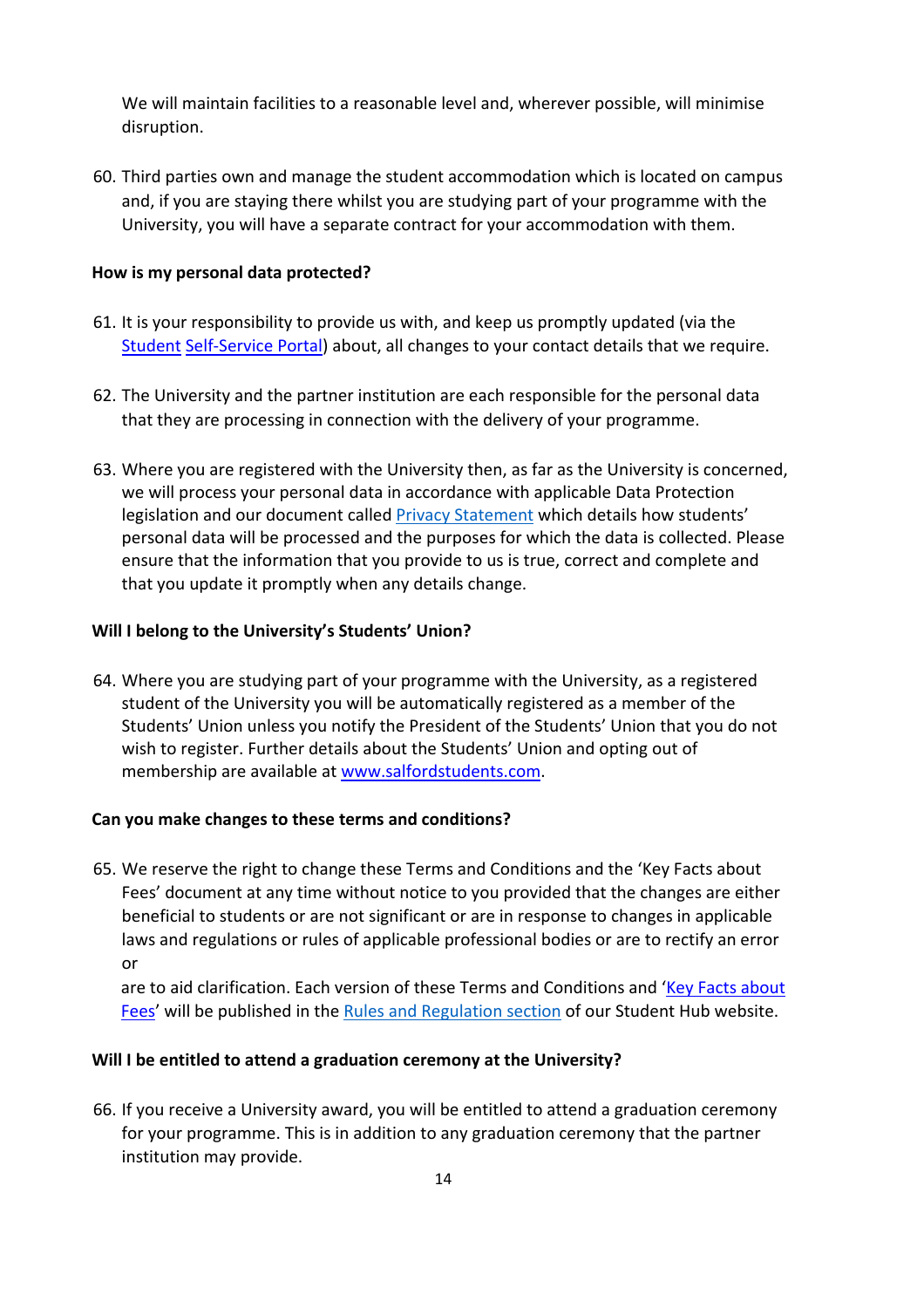67. The scheduling of our graduation ceremonies may have to be changed for unforeseen reasons outside our control. We will try to avoid or minimise disruption wherever possible. All gown hire, travel, accommodation and other costs for you and your guests attending graduation are the responsibility of you/your guests. Students/their guests from outside the UK should ensure that they have adequate insurance for their stay in the UK.

### **Award documents**

- 68. We are responsible for those award documents for which we are the awarding body.
- 69. The name that appears on all award documents will be your full name as it is written in our system on the date you are awarded a qualification by the University. Unfortunately, our system is unable to recognise accent marks so your name will appear on awarding documents without any accent marks that your name may have. Name changes must be in accordance with ou[r Name Change Policy](https://beta.salford.ac.uk/student-terms-and-conditions)[.](https://www.salford.ac.uk/sites/default/files/2020-07/StudentNameChangePolicy.pdf) Award documents will be issued in accordance to the timescales displayed on our University website at the time of your award.

### **Which country's laws govern my contract?**

70. Your contract with the University is governed by English law. Your contract with the partner institution is governed by the laws of the country in which the partner institution carries on its business. For further information you should contact the partner institution.

| cancellation/cancellation<br>of contract | The end of your legally binding agreement with the<br>University regarding your programme and your permanent<br>removal from your programme.                                                                                       |
|------------------------------------------|------------------------------------------------------------------------------------------------------------------------------------------------------------------------------------------------------------------------------------|
| interruption of study                    | An interruption of study is where, with our prior<br>agreement, you take a formal break from study for a<br>specific period of time with the intention to resume study<br>at a future date.                                        |
| expulsion                                | This is a disciplinary sanction which, where applied, results<br>in a student being permanently removed from his/her<br>course at the University and the cancellation of the<br>contract between the student and the University. A |
|                                          | student who has been expelled from the University would<br>not be permitted to study at the University for a period of<br>at least 10 years.                                                                                       |

## **Glossary of Terms**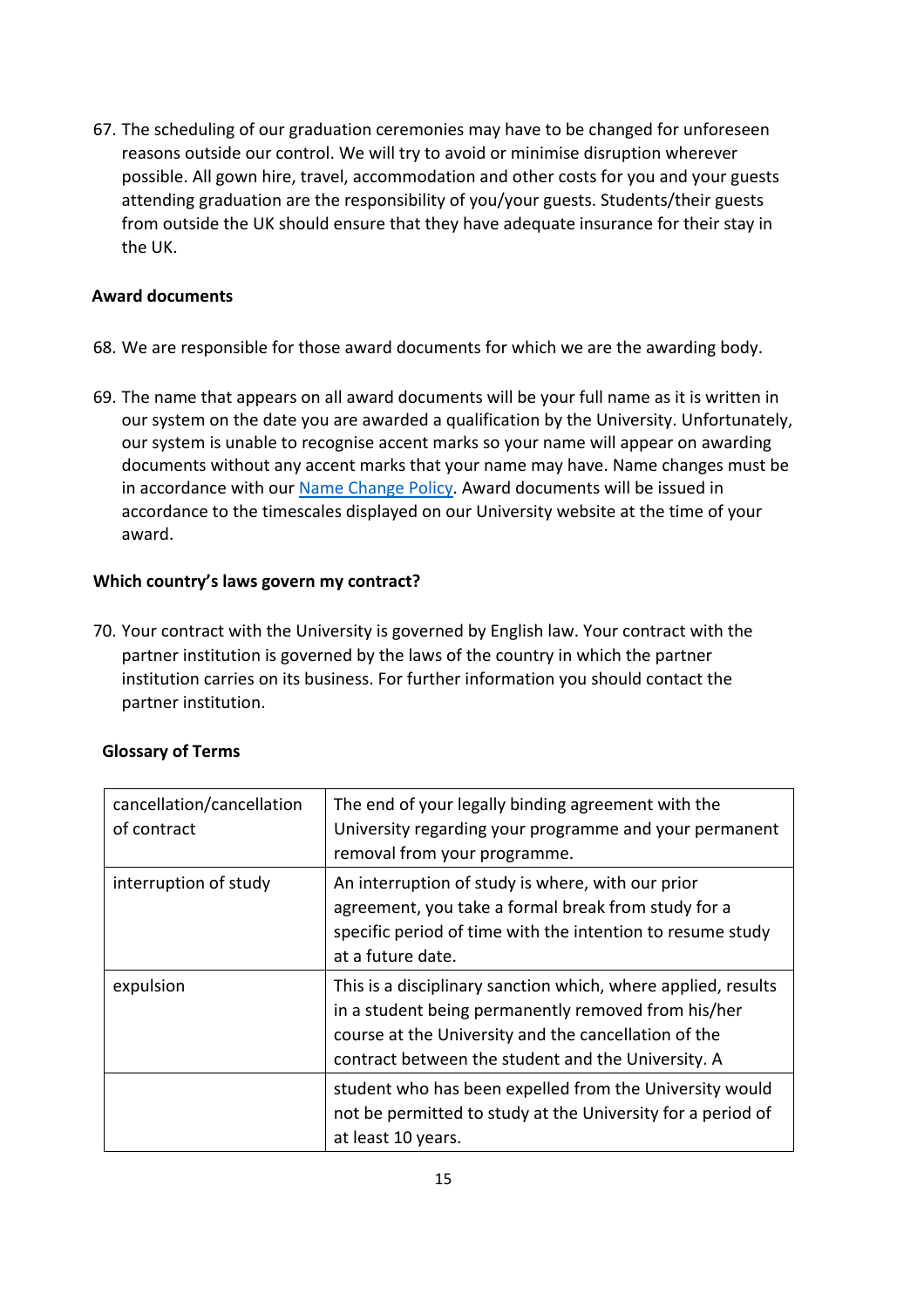| home student        | Students who we assess as being eligible to pay tuition fees<br>at the home rate according to guidance of the UK Council<br>for International Student Affairs                                                                                                                                                            |
|---------------------|--------------------------------------------------------------------------------------------------------------------------------------------------------------------------------------------------------------------------------------------------------------------------------------------------------------------------|
| partner institution | Where there are 2 or more partner institutions are<br>involved, reference to "partner institution" in these terms<br>and conditions means all of them.                                                                                                                                                                   |
| Sponsor             | An external organisation such as an embassy, your<br>employer or a government organisation.                                                                                                                                                                                                                              |
| suspension of study | A period of time during which we temporarily pause your<br>studies pending the outcome of a disciplinary hearing<br>related to an allegation of serious misconduct. Suspension<br>is a neutral act, but restrictions may apply, e.g. access to<br>the campus may not be permitted and IT facilities may be<br>withdrawn. |
| University          | University of Salford                                                                                                                                                                                                                                                                                                    |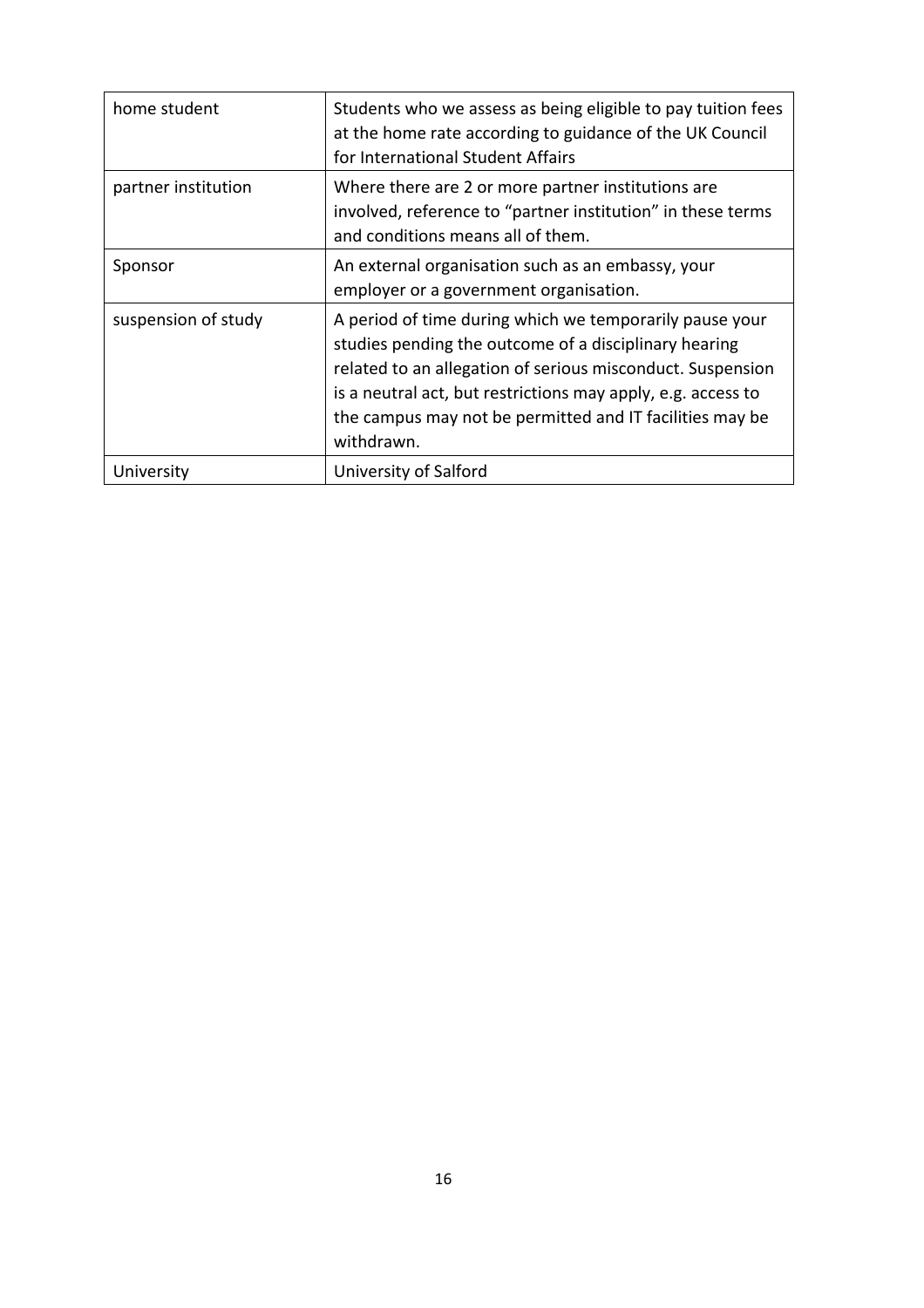Clic[k](https://beta.salford.ac.uk/student-terms-and-conditions) [here](https://beta.salford.ac.uk/student-terms-and-conditions) [t](https://beta.salford.ac.uk/student-terms-and-conditions)o visit our Terms and Conditions page. Here you will find a list of useful documents that apply to all students and form part of your contract with the University (these documents may be updated from time to time – as mentioned above). The documents available are as follows: -

| <b>Admission as a student</b> |                                                                   |  |  |
|-------------------------------|-------------------------------------------------------------------|--|--|
| 1.                            | Admissions Policy (including Complaints Procedure for Applicants) |  |  |
| 2.                            | Applicant & Student Criminal Conviction Policy                    |  |  |
| 3.                            | <b>Student Vetting Policy</b>                                     |  |  |
|                               |                                                                   |  |  |
|                               | Conduct, behaviour                                                |  |  |
| 4.                            | Academic Misconduct Procedure                                     |  |  |
| 5.                            | <b>Fitness to Practise Procedure</b>                              |  |  |
| 6.                            | <b>Fitness to Study Procedure</b>                                 |  |  |
| 7.                            | <b>Student Charter</b>                                            |  |  |
| 8.                            | <b>Student Code of Conduct</b>                                    |  |  |
| 9.                            | <b>Student Consultation</b>                                       |  |  |
| 10.                           | <b>Student Disciplinary Procedure</b>                             |  |  |
|                               |                                                                   |  |  |
| <b>Complaints</b>             |                                                                   |  |  |
| 11.                           | <b>Student Complaints Procedure</b>                               |  |  |
| Fees/Refunds                  |                                                                   |  |  |
| 12.                           | Key Facts About Fees                                              |  |  |
| 13.                           | Refunds & Compensation Policy                                     |  |  |
| 14.                           | Tuition Fees Policy and Tuition Fees Information                  |  |  |
|                               |                                                                   |  |  |
|                               | <b>Exams/Assessments</b>                                          |  |  |
| 15.                           | Assessment and Feedback Policy                                    |  |  |
| 16.                           | Board of Examiners for Taught Programmes Policy                   |  |  |
| 17.                           | <b>Examination Rules</b>                                          |  |  |
| 18.                           | External Examining for All Taught Programmes Policy               |  |  |
| Health/hardship               |                                                                   |  |  |
| 19.                           | Personal Mitigating Circumstances (PMC)                           |  |  |
|                               | IT system (including student email)                               |  |  |
| 20.                           | <b>ICT Acceptable Use Policy</b>                                  |  |  |
|                               |                                                                   |  |  |